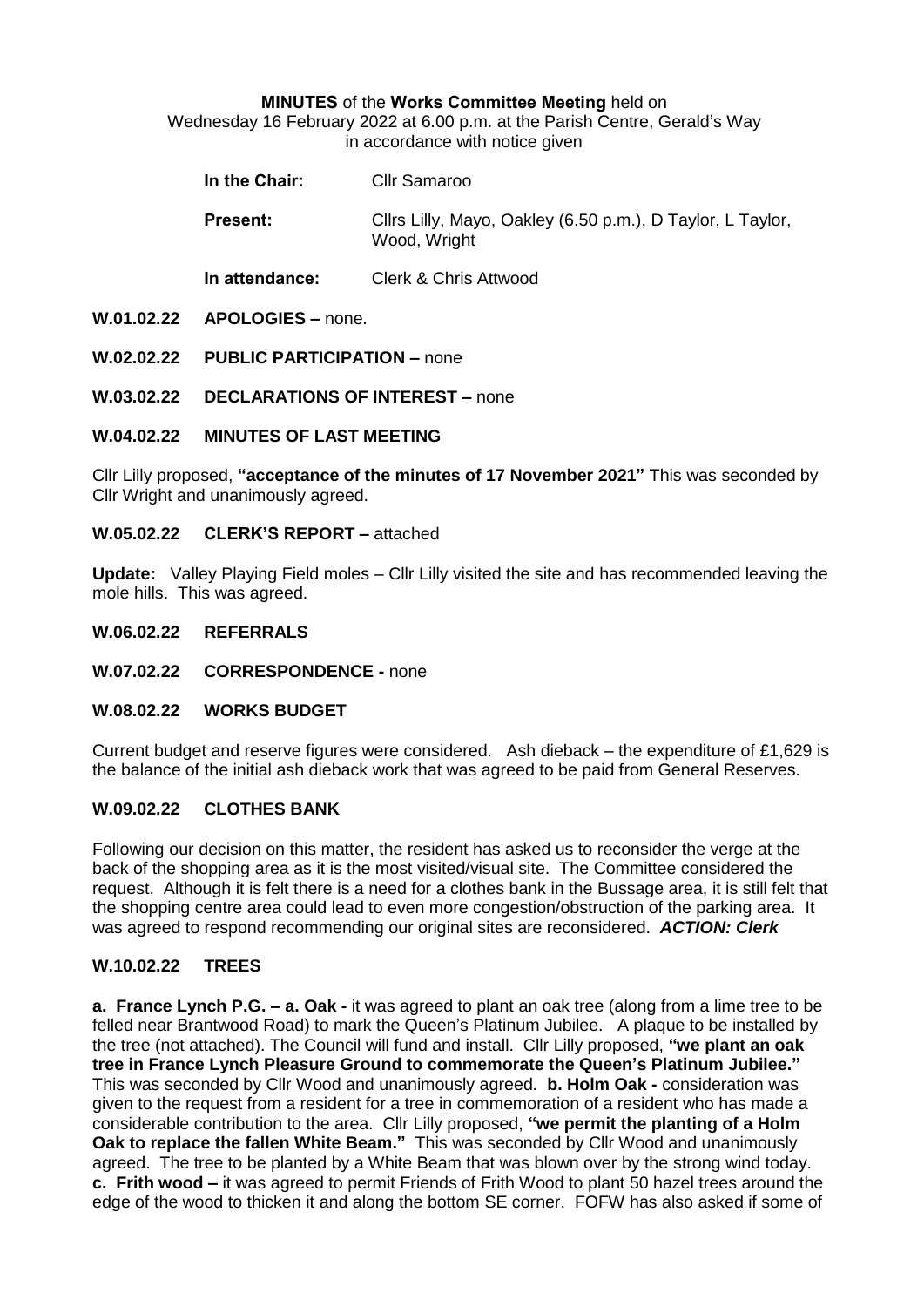the hazel trees can be planted in the clearing at the top of Frith Wood, next to the fence. Cllr L Taylor expressed concern at the planting of Hazel trees, stating that undergrowth suffers because of such trees. After a short discussion, Cllr Wood proposed, **"we permit the planting of hazel trees in the above areas."** This was seconded by Cllr Lilly. There was one objection. *ACTION: Clerk*

# **W.11.02.22 CHALFORD BIODIVERSITY PROPOSALS**

A copy of the three proposals was given to all Committee members prior to the meeting.

**a. France Lynch P.G. –** Proposed Management Plan for maintaining and enhancing biodiversity. A short discussion took place. It was confirmed that there was no additional work required of Chris Attwood. Cllr L Taylor expressed concern at any change in the mowing regime, stating that it is not a garden, it is a playing field that has been in place for 150 years and should not be interfered with. After a short discussion, Cllr Lilly proposed, **"we approve the plan and instruct our contractor to carry out a higher cut finish of France Lynch Pleasure Ground.**" This was seconded by Cllr Wood. There was one objection. Cllr Wood suggested that the final cut of the year could be a shorter cut, but we would need to take advice on this. The plan was accepted. *ACTION: Clerk*

**b. Parish Bank –** the committee considered the plan. It was confirmed that there would be no additional work required of the Groundsman. Cllr L Taylor expressed concern at trees being planted on this area of land, stating it should be left as common land. After a short discussion, Cllr Lilly proposed, **"we approve the plan for the Parish Bank."** This was seconded by Cllr Wright. There was one objection. *ACTION: Clerk*

**c. Abnash Bank –** this is Highway's land. The only request for us is to cut back the bank in the autumn. Cllr Lilly proposed, **"we agree to carry out a strim of the bank in October."** This was seconded by Cllr Wood and unanimously agreed. *ACTION: Clerk*

### **W.12.02.22 EQUIPMENT PURCHASES**

**a. Rytec MP300 Compact side arm flail mower –** two quotes were received; Chandlers £9,700 and T H White £10,215, both include fitting. A discussion took place as to the need. Our current equipment is unsafe to use. For the safety of the user, it was agreed to proceed. Cllr Wood proposed, **"we purchase a Rytec MP300 Compact side arm flail mower from Chandlers at a cost of £9,700."** This was seconded by Cllr Lilly and unanimously agreed. Chandlers will be asked for a trade in price for the current equipment. Finance and Management will be asked to fund the equipment from the Capital Equipment earmarked reserve. *ACTION: F&M/Clerk*

**b. Peterol KombiEngine/brush –** quotes were obtained from Stihl £914 and Nailsworth Garden Machinery £625 plus VAT. After a short discussion, Cllr Wright proposed, **"we purchase a Stihl KM111R Petrol Kombi and Bristle Brush attachment at a total cost of £625 plus VAT from Nailsworth Garden Machinery."** This was seconded by Cllr Lilly. There was one abstention. Finance and Management to be asked to fund the equipment from the Capital Equipment earmarked reserve. *ACTION: F&M/Clerk*

**c. Tree work –** Sam Kelly has carried out work in Bussage and France Lynch Pleasure Grounds, the cost of which is £1,185. Cllr Lilly proposed, **"we fund this work from the Recreation Grounds and Open Spaces budget."** This was seconded by Cllr Wood and unanimously agreed. Cllr Lilly proposed, **"Finance and Management to be asked to fund the felling of ash dieback trees in Frith Wood and Valley Pleasure Ground/Copse and the felling of two lime trees in France Lynch Pleasure Ground, totalling £4712, from the Trees earmarked reserve."** This was seconded by Cllr Wood and unanimously agreed.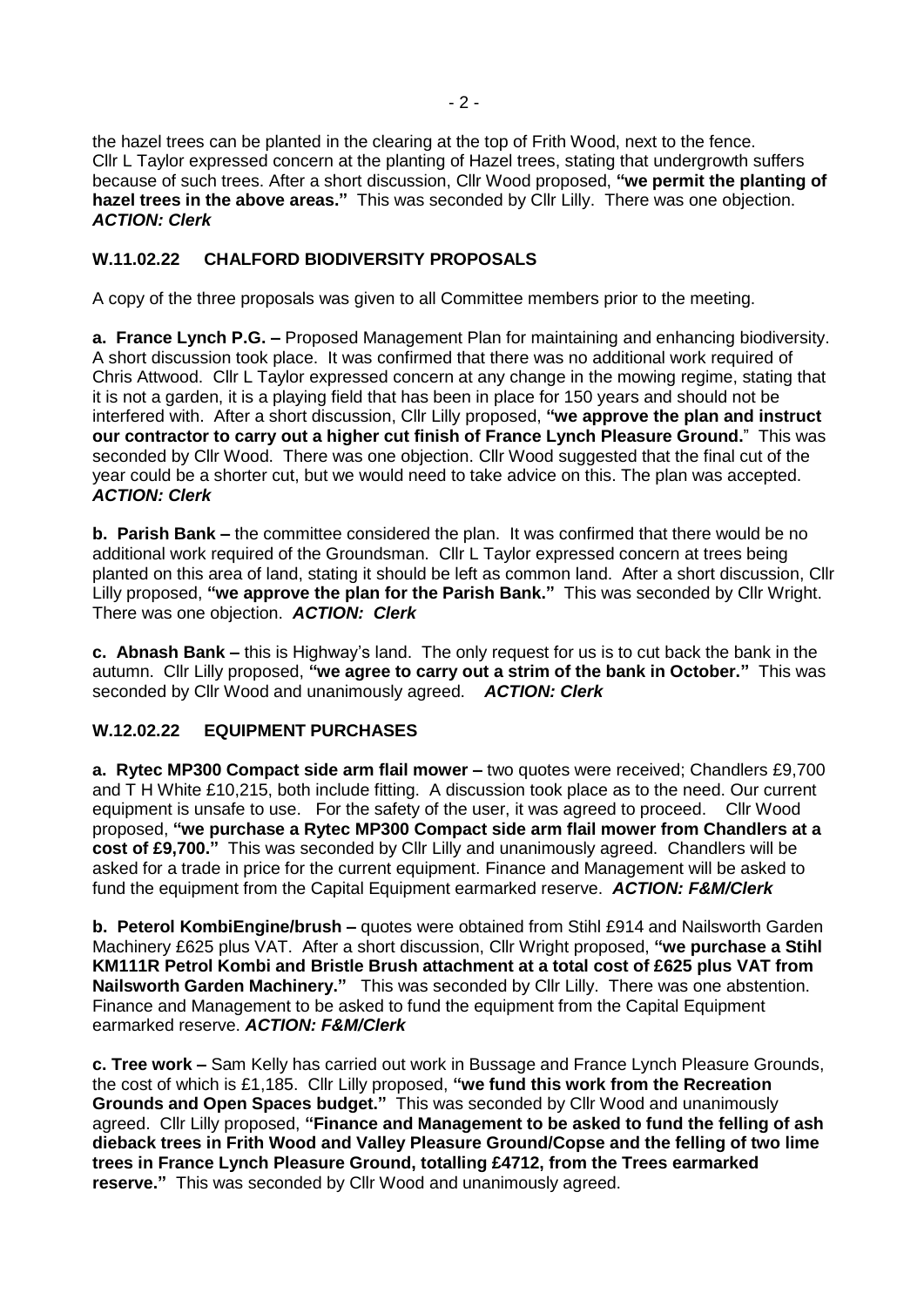### **W.13.02.22 FRIENDS OF FRITH WOOD TASK REQUESTS**

**a. Development and Maintenance of natural path barriers and b. sensitive and temporary signage explaining activity –** after a short discussion, Cllr Mayo proposed, **"we authorise FOFW to continue with the work with the natural path barriers and erect temporary signage."** This was seconded by Cllr Lilly. There was one abstention. *ACTION: Clerk*

### **W.14.02.22 CEMETERY CHARGES**

The current charges were agreed in 2018. After a short discussion, Cllr Lilly proposed, **"we increase the charges by 6% wef 1 April 2022."** This was seconded by Cllr Oakley. There were 3 objections. Figures to be rounded up. *ACTION: Clerk*

# **W.15.02.22 PLAY EQUIPMENT SURFACING**

The play equipment inspection reports advised of various play equipment surfacing that had gaps and surfacing that had lifted at the edges creating trip points. Chris Attwood will replace the rubber mat surfacing that needs attention. The other surfacing is wet pour and needs a contractor to carry out the repair. There is no wet pour in the Valley but there are several areas in France Lynch and Bussage. The surface of the Multi Play (Junior) equipment at France Lynch is the worst. The question was asked as to when it was installed. Chris Attwood will investigate the date. The quote from Greenfields is for this area only. Cllr Wood proposed, **"we accept Greenfields' quote for an overlay of the whole Multi Play area at a cost of £2,899 plus VAT."**  This was seconded by Cllr Lilly and unanimously agreed.Finance and Management to be asked to fund this repair from the balance of Covid grants. *ACTION: Clerk*

# **W.16.02.22 FOOTPATH WORKING GROUP**

a. France Lynch P.G entrances – Cllr Oakley referred to the entrance near to the noticeboard in Burcombe Way. The barrier currently in place would not prevent a toddler running out on to the road. It is recommended that a bar is added half-way up the barrier. Chris Attwood will investigate the size of the 'tubing' required. Corner entrance in Burcombe Way - currently there are two barriers in place that make it difficult for access by a mobility scooter. It is suggested that the barriers are taken out and replaced with a single wider barrier for mobility scooter access and at the same time ensuring the safety of children. Wherever possible, entrances to playing fields should be made wide enough for disabled access. It is suggested that suitable grants are investigated to cover the cost of the work. The Barnwood Trust is a possibility. Cllr Oakley will forward a list of playing field entrances and their measurements to the Clerk. *ACTION: Clerk*

b. Lynch Road/Burcombe Way wall/ivy – Cllr Oakley advised the committee that the FWG is looking for work to do. They are a very committed group and enjoy carrying out tasks for the benefit of the community. The group is offering to remove the ivy from approx. 50 metres of wall in this area. Cllr Lilly said that we need to look at the wider picture. If the ivy is removed, it could result in wall damage and could even result in it falling. Currently it is full of insects good for biodiversity. It was suggested that the ivy is trimmed rather than removed. There is also the problem of ivy disposal. The ivy recently stripped from the wall from the band hut to Upper Lynch Road has been deposited in the allotment site. We cannot burn this, and it would take Chris Attwood several trips to Horsley tip to dispose of it. A contractor has quoted £300 a load for 3 trips. It was suggested that some of the ivy could be used to 'line' some paths/walls. Before proceeding with tasks, it was agreed that the FWG needs to submit a plan to this committee for approval prior to any work that is undertaken. *ACTION: Cllr Oakley*

c. Stone wall training – in looking for work, the FWG recognises there are walls under the jurisdiction of the Council that need care. The group is offering to be trained to repair walls (not rebuild). The training would be carried out by a more experienced volunteer in stone walling.